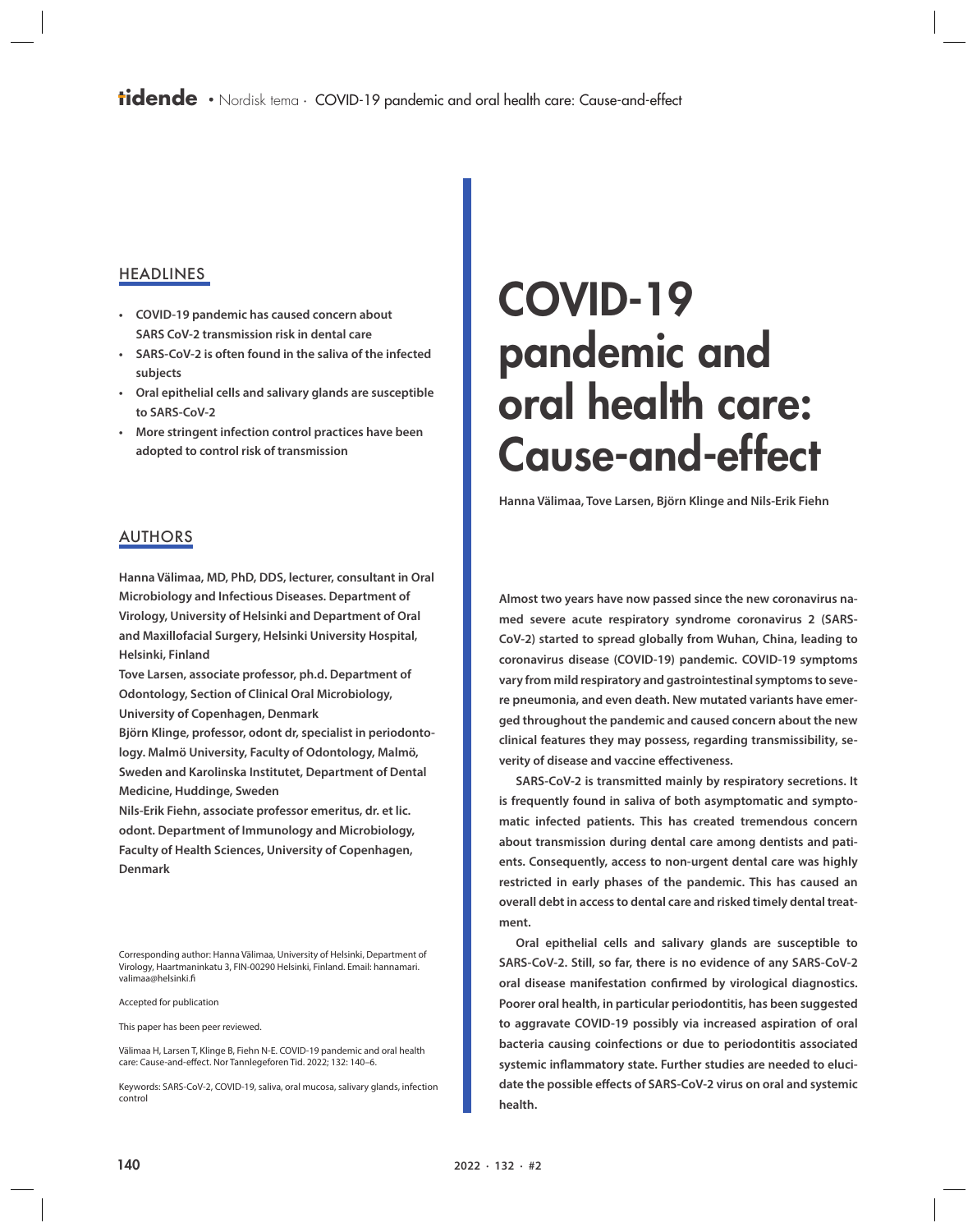COVID-19 pandemic has set dental health care to face unforeseen challenges on one hand in terms of restrictions for providing dental care and on the other giving treatment safely without knowing the real risks for viral transmission. Oral epithelium and salivary glands are targets for SARS-CoV-2 and the virus is a frequent finding in saliva of both asymptomatic and symptomatic infected individuals. This has mounted considerable concern both among patients and dentists. The purpose of this review is to give an update on SARS-CoV-2 and to elucidate its possible effects on oral health as well as to give an overview on the effects of the COVID-19 pandemic on dental health care.

#### **SARS-CoV-2 and COVID-19**

In December 2019, an outbreak of disease caused by a new coronavirus named severe acute respiratory syndrome coronavirus 2 (SARS-CoV-2) occurred in Wuhan, China (1). The disease it causes was termed Coronavirus disease-19 or COVID-19. SARS-CoV-2 turned out to have a significant potential for severe disease and to be far more successful in transmission from person-to-person compared to the other two recently emerged new coronaviruses, namely SARS-CoV-1 in 2002 and MERS-CoV in 2009 (2). Already on March 11 2020, the World Health Organization (WHO) declared the outbreak a global pandemic.

Coronaviruses, belonging to the family *Coronaviridae*, are enveloped viruses with a large positive-sense single-stranded RNA genome of about 27-32 kilobases. The genome encodes four structural proteins named envelope glycoprotein spike (S), envelope (E), membrane (M) and nucleocapsid (N) protein and several non-structural proteins. (2)

SARS-CoV-2 is the ninth coronavirus known to infect humans (1). All previous coronaviruses infecting humans are zoonotic, i.e. their origin is derived from animals (1). The origins of SARS-CoV-2 is still to be unrevealed, but bats have been suggested to be the natural reservoir and the pangolin the possible intermediate host transmitting infection to humans. SARS-CoV-2 has also been proposed to be a manipulated virus escaped from a laboratory. During the pandemic SARS-CoV-2 has undergone many mutations that have increased adaptation in humans which would argue against it being intentionally manipulated to infect humans. These mutations include improved spike protein receptor binding. Currently the strongest body of evidence suggests that SARS-CoV-2 has its origin in animals and has been accidentally introduced to human. (3)

Many variants of SARS-CoV-2 have emerged during the pandemic. Mutations occur frequently in viruses, especially RNA viruses. Most of the mutations are irrelevant but some may greatly impact the natural properties of the virus. SARS-CoV-2 variants differ from each

other clinically in transmissibility, clinical symptoms, immune escape properties, susceptibility to vaccines and performance of diagnostic tests (4-5). Based on these properties the variants have been classified as variants of concern (VOC), variants of interest (VOI) and variants under monitoring (6). SARS-CoV-2 infections mounts antibodies against spike protein and nucleoprotein (5). Of these, spike-specific antibodies neutralize the virus and provide protection against infection (5). Therefore, current vaccines strategies mainly target the spike protein. Further, the mutations in spike protein have been shown to increase the infectivity and binding to cell surface receptor ACE2, the crucial initial step of infection (3). The mutations in the spike protein region are of great interest and concern.

As of September 2020, the first VOC variants were identified. In addition to scientific nomenclature, VOC variants are designated by WHO with letters of the Greek alphabet. According to WHO, the VOCs currently include alpha (B.1.1.7), beta (B.1.351), gamma (P.1), delta (B.1.617.2) and omicron (B.1.1.529). To be defined as a VOCs, a lineage either shows increased transmissibility, changed epidemiology, increased virulence or change in clinical presentation or decreased effectiveness of public health and social measures or available diagnostics, vaccines and therapeutics. (6)

#### **Pathogenesis**

For the majority, COVID-19 has a relatively mild course in the form of fever, nasal discharge, sore throat, dry cough, headache, muscle ache, gastrointestinal symptoms and fatigue. Anosmia and ageusia may develop. More severe presentation of disease includes dyspnoea and pneumonia, and further sepsis syndrome and acute respiratory distress syndrome requiring intensive care, even death. (7)

In severe forms of infection, a marked dysregulation of the immune system, characterized by an excessive inflammatory response with cytokine storm, lymphopenia and neutrophilia, develops (8). Inflammatory response leads to platelet and endothelial dysfunction which can result in thromboembolic complications (9).

SARS-CoV-2 binds to its host cell surface receptor angiotensin-converting enzyme 2 (ACE2) through spike protein S. ACE2 is widely expressed on epithelial cells, including upper and lower respiratory tract, oral cavity and gastrointestinal tract. The subsequent steps of viral replication require proteolytical activation by appropriate cellular proteases. S protein consists of subunits S1 and S2. S1 mediates the binding of the virus to the cell surface, whereas S2 anchors the virus and accounts for virus-cell membrane fusion. The entry and release of the nucleocapsid to the cytoplasm is dependent on the proteolytical activation by furin and the transmembrane protease serine 2 (TMPRSS) protease serine 2 (TMPRSS) on the plasma membrane and on cathepsin L on the endosomal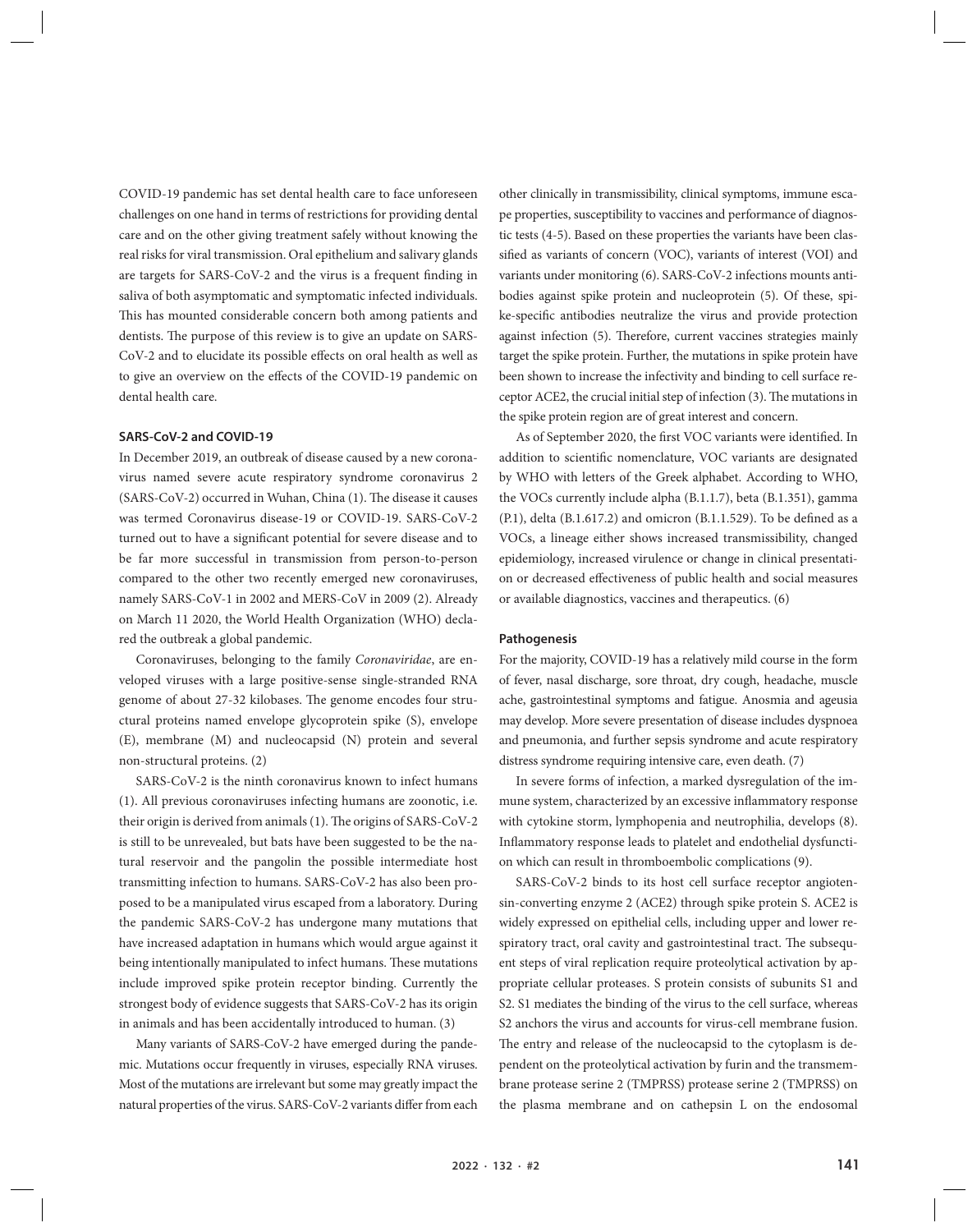compartment, respectively. Viral replication, transcription, translation and assembly of new viral particles take place in the cytoplasmic structures. Finally, mature viral particles are released from the plasma membrane. The expression of the spike glycoprotein at the host cell membrane may facilitate cell-to-cell fusion and subsequent formation of a syncytium permitting direct spread of SARS-CoV-2 between the cells. (7)

#### **Diagnostics**

The reference standard for SARS-CoV-2 testing is viral nucleic acid detection (RT-PCR) from nasopharyngeal (NP) swab samples. Recently, an increasing number of antigen detecting rapid diagnostic tests (AG-RDT) have become available (10) and these test are used in many countries as part of the testing strategy. The overall diagnostic accuracy of any test is greatly affected by the disease stage at which the sample is taken as well as the sample type. AG-RDTs vary in sensitivity. In average, the sensitivity is higher during the first week after symptom onset compared to the second week, which is compatible with high viral load typical for early phases of infection. (11)

Taking NP samples can be very unpleasant to the patients and requires specialized medical staff who are at risk of becoming infected when sampling. Alternatively, nostril or saliva samples could be used, but this has not yet been introduced to the routine practice. The advantage of saliva sample is that it can be taken non-invasively even by patients themselves. An agreement as high as 97.5% by RT-PCR analyses has been shown between NP and saliva samples (12-13). However, saliva testing demands a standardized collection protocol. A recent study showed that many ate or drank while in the line for testing and subsequently washed their mouths before saliva collection (14). This resulted in impaired detection of SARS-CoV-2 as the viral load decreased due to mouth washing. The authors recommended avoiding eating, drinking, tooth brushing, and mouth washing at least 30 min before saliva sampling.

#### **Origins of SARS-CoV-2 in the oral cavity**

SARS-CoV-2 RNA and infectious virus can be detected from saliva in which up to 10<sup>8</sup> viral copies / ml has been detected (15). The ACE2 receptor is expressed in the oral epithelial cells (16-17) and the salivary glands (17-18). The ACE2 receptor expression level is particularly abundant in the epithelial cells of the tongue (16). SARS-CoV-2 infection of oral epithelial cells and salivary glands has been confirmed by RNA and protein expression analysis (17). Periodontal tissue was shown to be susceptible to SARS-CoV-2 in a post-mortem study in which five out of seven periodontal tissue autopsies were positive for SARS-CoV-2 RNA (19). The longest time to sampling was 24 days from the onset of COVID-19 symp-

toms, suggesting that periodontal tissue may serve as a viral reservoir for lengthy periods of time. From saliva, viral RNA has also been detected for extended periods of time (15). Moreover, SARS-CoV-2 RNA has been detected in gingival crevicular fluid with comparable degree of detection sensitivity with saliva (20).

#### **Oral symptoms**

Taste and olfactory disorders are suggested to result from inflammation or SARS-CoV-2 infection of neural or epithelial structures involved with these functions (21-22). Additionally, there has been many reports on possible oral mucosal manifestations of SARS-CoV-2 infection since the beginning of the pandemic (22-23). These include vesicobullous lesions, erosions, hemorrhagic and necrotic ulcerations, petechiae, swelling, bleeding, necrotizing gingivitis, and aphtous stomatitis. The most commonly sites affected are the tongue (38%), the labial mucosa (26%), and the palate (22%) (23). Of particular interest is a case series published on isolated tongue ulcers (duration of ulcer 8,35 +/- 2,18 days) in 26 SARS-CoV-2 positive patients with mild respiratory symptoms (24) as high level of ACE2 receptor is expressed on the tongue. However, because the etiology of any of the reported oral lesions has not been confirmed by virological tests, it is unclear whether mucosal lesions actually represent an oral manifestation of SARS-CoV-2 infection or are complications of COVID-19 disease or its treatment. It seems currently more likely, that the oral mucosal lesions are associated with the immunosuppressive state induced by SARS-CoV-2 and the associated opportunistic coinfections (such as herpesvirus infections or candidiasis), COVID-19 associated vasculitis or hyperinflammatory response or represent erythema multiforme due to therapeutics used in patient care (21,23).

Furthermore, using global transcriptomic analysis ACE2 receptors and TMPRSS2 have been shown to be consistently expressed in the dental pulp both in normal and inflamed conditions (25). It is currently unclear, whether COVID-19 has clinical impact on the diseases of the dental pulp.

#### **COVID-19 and periodontitis**

Periodontitis and COVID-19 are both characterized by a partially common pathophysiology with a background in a cytokine storm initiated by microbes (26). Periodontitis as a comorbidity has been hypothetized to aggravate COVID-19 in vulnerable subjects with diseases such as diabetes, obesity and cardiovascular disease which are all known to associate with periodontitis (27). Periodontitis increases the oxidative stress and inflammation in the body both locally and systemically, which may contribute to the increased morbidity and mortality of COVID-19. In a recent case-control study, moderate-to-severe periodontitis was found to associate with hig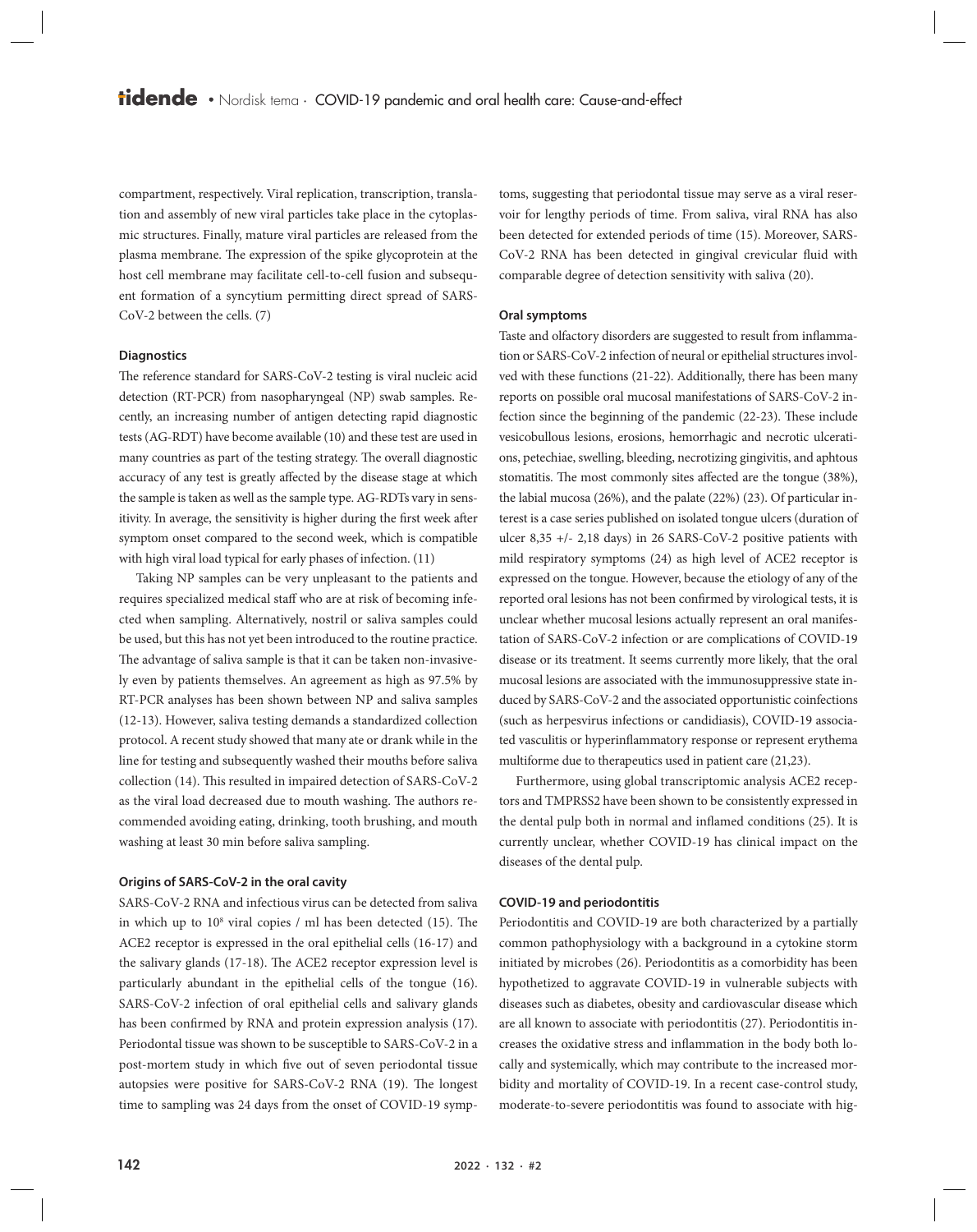her risk for intensive care unit admission, need for assisted ventilation and death of COVID-19 patients (28). One explanation for this might be aspiration of periodontopathogenic bacteria which could result in enhanced inflammatory reaction and possibly to upregulation of ACE2 in the lower respiratory tract which both aggravate the course of infection (29).

Similar to other lung infections, COVID-19 pneumonia may get coinfected with other viruses, bacteria and fungi (30). Here, oral cavity bacteria are of particular interest, as poor oral hygiene and periodontitis can complicate COVID-19 pneumonia (30). The bacteria in the oral cavity can constitute a reservoir and can be transmitted to the lower respiratory tract by coughing and aspiration. Oral bacterial species such as *Capnocytophaga* and *Veillonella* have been detected in bronchoalveolar lavage fluid samples (31). Pulmonary hypoxia, seen with COVID-19, promotes the growth of anaerobic and facultative anaerobic bacteria originating from the oral cavity, which could potentially aggravate the course of pneumonia. It is therefore vitally important that good oral hygiene is maintained to prevent these serious disease manifestations, especially in individuals who are at risk of complicated disease processes.

#### **Preventing transmission of SARS-CoV-2 in the dental setting**

SARS-CoV-2 is transmitted by inhalation or exposure of mucous membranes to infectious respiratory droplets or aerosols, or by

contact between people, either directly or indirectly via surfaces. Thus, dental treatment is viewed as a high risk for SARS-CoV-2 transmission unless proper infection prevention and control measures are complied with (32-33). Therefore, also for professional reasons, SARS-CoV-2 vaccination is highly recommended for all dental health care personnel (DHCP) to provide protection both for the patients and DHCPs themselves.

The National Institute for Occupational Safety and Health (NIOH) is depicting occupational safety aspects in hierarchical levels. The idea is that the control measures at the top of the hierarchy are potentially more effective compared to those at the bottom (Figure 1.). During the pandemic, this strategy has been applied also to dental health care (34).

There is a general agreement on the main principles of preventing SARS-CoV-2 transmission in dental settings in most recommendations (32-33, 35). Before the appointment, all patients must be screened to rule out symptoms suggestive of COVID-19 and recent exposure to SARS-CoV-2. The same precautions also apply to all DHCPs. The possibility of postponing non-urgent treatment and routine dental care should be considered in areas with high community transmission. When entering the clinic both DHCPs and patients should wear a face mask and perform alcoholbased hand disinfection. Adequate safe distances among DHCPs and in between DHCPs and patients need to be maintained at all



#### **Figure 1. Decreasing occupational risks of SARS-CoV-2 transmission in dental clinic. Adapted from National Institute for Occupational Safety and Health (NIOSH) of the Centre for Disease Control and Prevention (CDC), USA and Volgenant et al, 2020 (35).**

## **Examples of control measures at different levels**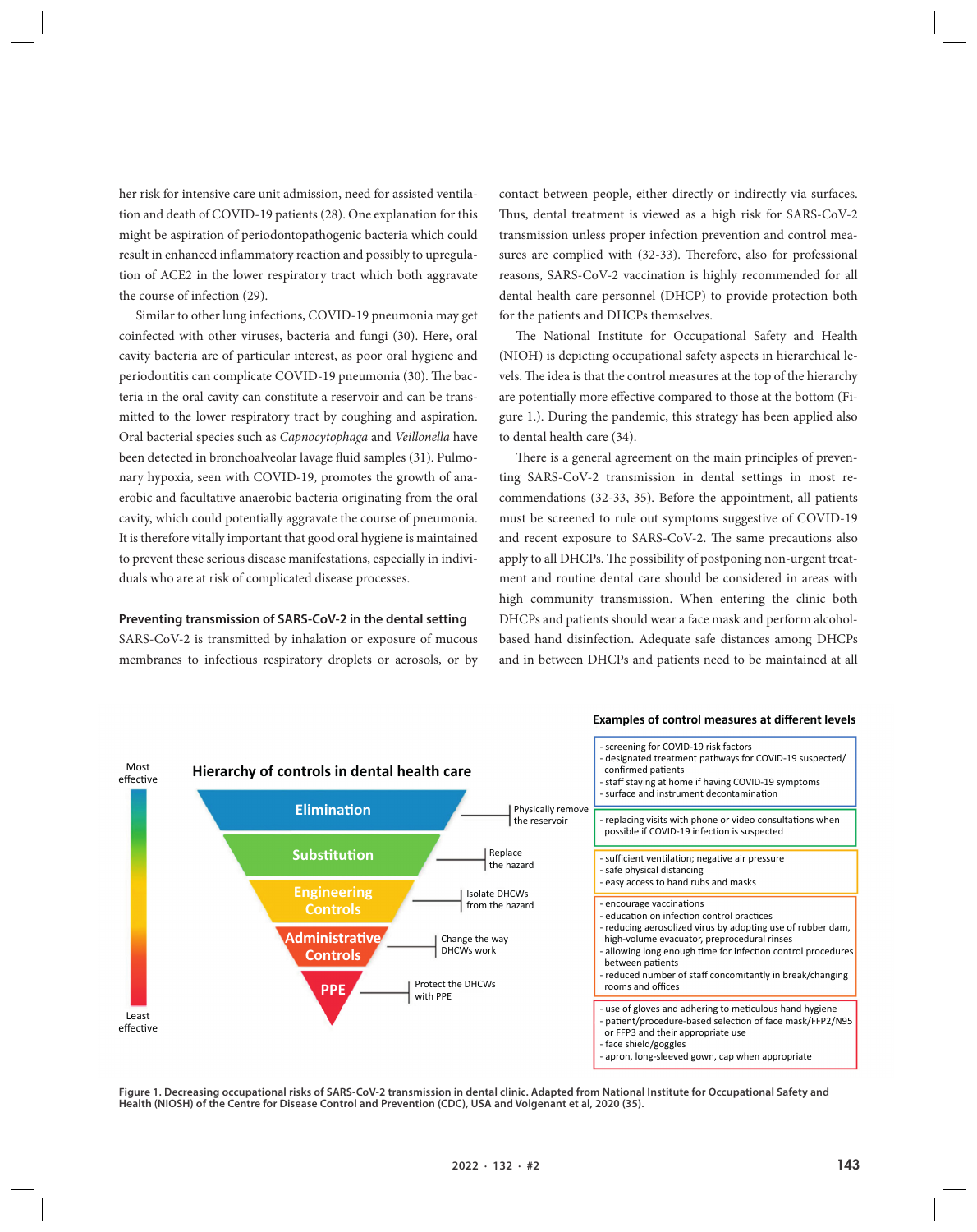times when not wearing a face mask, for example during donning and doffing or eating. Number of staff in break and changing room as well as offices should be limited.

Personal protective equipment (PPE) always includes at least a surgical face mask, face shield/goggles, and gloves. Fluid resistant disposable gown and a cap are included in some of the guidelines. As an extra precaution, routine use of antiseptic preprocedural mouth rinse (usually 1% hydrogen peroxide or povidone-iodine) is included in some of the recommendations (32-33), although evidence regarding its clinical effectiveness in preventing transmission of SARS-CoV-2 has not been shown. Continuous meticulous adherence to hand hygiene is important. After each patient thorough cleaning and surface disinfection of environmental surfaces and contact areas in the treatment area must be performed as well as sterilization or disinfection according to standard procedures of all dental instruments and equipment used during treatment. Further, it is important to ensure the proper function of high-volume evacuator to efficiently trap bioaerosols and sufficient room ventilation to dilute and remove the possible contaminates from the air.

COVID-19 suspected patients are treated according to designated conditions. Usually, the recommended PPE include an FFP2/ N95 or FFP3 respirator, face shield, a fluid resistant disposable gown and a cap.

#### *Aerosol generating procedures*

Most attention has been paid to the risk of transmitting SARS-CoV-2 during aerosol generating procedures (AGP). WHO has defined AGP in oral health care as all clinical procedures that use spray-generating equipment such as three-way air/water syringe, ultrasonic scaler, and rotating instruments (32). High-speed contra-angle hand piece (HSCAH) generates significantly less bioaerosols than the air turbine (36). When Φ6-bacteriophage was used as a surrogate for SARS-CoV-2, it was further demonstrated that the use of a high-volume evacuator or a rubber dam removed almost all bioaerosol when HSCAH was used, while the reduction was not quite as efficient with air turbine (36). The efficiency of evacuators is determined by the proximity of the evacuator to the working environment, suction strenght and number of evacuators (37), thus care should be paid to both meticulous use of the evacuator as well as its capacity. Most microbiological contamination from bio-aerosols and splashes is found within 1 m from the oral cavity (38). Interestingly, the major source of the bioaerosol microbial load appears to originate from the dental irrigant instead of the oral microbiota. In a recent study, 78% of the microbial findings were compatible with dental irrigant water, while saliva derived microbes accounted for a median of 0% to aerosol microbiota and no SARS-CoV-2 nucleic acid was discovered though some of the patients had virus in their saliva (39). More studies are needed to address the actual SARS-CoV-2 transmission risks associated with dental bioaerosols and the means to minimize them. The above findings suggest that the bioaerosols display a lesser transmission risk than previously believed and that the risk can further be decreased by rather simple means.

Some guidelines recommend avoiding AGPs whenever possible while most recommendations allow them in non-COVID-19 patients. When dental procedures are performed, high evacuation suction should always be used and in addition, a rubber dam whenever applicable. Four-handed dentistry is recommended. Using a pre-procedural antiseptic mouth rinse before AGP is included in some guidelines (33). Using adequate personal protective equipment is mandatory. There is, however, disagreement on whether surgical masks, FFP2/N95 or FFP3 respirators should be used during AGP for non-COVID-19 patients while FFP2/N95 or FFP3 respirators are recommended for all suspected/confirmed CO-VID-19-patients (32-33, 40). Irrespective of type, correct donning and removing personal protective equipment is important to avoid microbial contamination (33-35).

The background for the variation in specific recommendations in guidelines may be due to different risk assessments and the lack of scientific evidence on the effect of individual measures of infection prevention and control. In a recent review and subsequent consensus assessment regarding the guidelines on infection control and prevention during COVID-19 pandemic, data from 30 European countries were retrieved and analyzed (41-42). There was general agreement among recommendations for triage, mouth rinse, and PPE during AGP when treating potential COVID-19 patients. In contrast, recommendations on PPE for non-AGP treatment varied considerably. This reflects the limited availability of scientific evidence regarding transmission risk during non-AGP procedures.

Very encouraging studies from the initially seriously affected regions i.e. Wuhan in China and Lombardy in Italy have shown, that oral health care workers were at low risk of acquiring COVID-19 when adhering to standard infection control procedures combined with additional precautions as summarized above. Similar results were obtained from a 6-month prospective study in the United States. Thus, this far, these infection prevention and control measures have proved adequate for controlling the occupational risk of CO-VID-19 in dentistry even in areas with a high level of community transmission (43-44).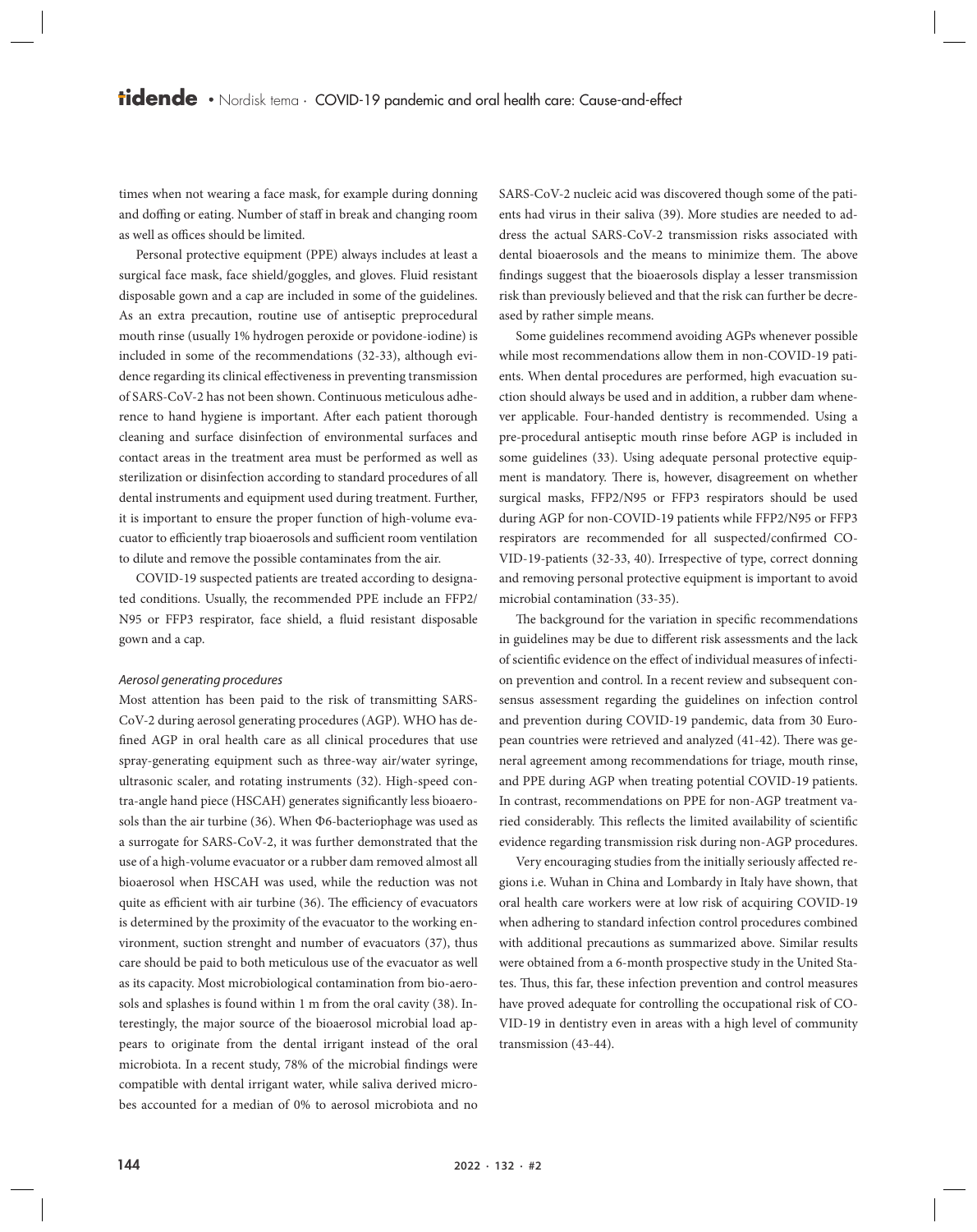## **The consequences of the pandemic for oral health and oral health care professionals**

Dentistry has been viewed as a risk occupation and having dental care as a risk contact for patients for contracting SARS-CoV-2. Therefore, the total closure of dental practices for certain periods of time was recommended in several countries during the pandemic as well as postponing non-urgent dental care (32, 46). The changed patients´ behavior has in part affected seeking for dental care. Some patients do not want to cause burden to the health care system, and others are afraid of contracting the virus during the visit. Poorer economical situation can affect both the patients and society´s resources for dental care. Dental personnel has been advocated new tasks, such as taking coronavirus samples, and also this has decreased resources available. The pandemic has decreased dentists´ income due to restrictions and possible quarantines after incidental exposure to SARS-CoV-2 either at or outside of work.

All in all, the pandemic has inevitably led to delays in access to non-urgent dental care. Delays of inspection and care may worsen chronic oral diseases, such as periodontitis. Poor oral hygiene and periodontitis may have led to aggravation of COVID-19 in some of the patients. Difficulties in accessing dental clinics may have increased the use of analgesics and antibiotics as a substitute for dental treatment. Postponing non-urgent care has been reported to delay oral cancer diagnosis (47), which may have dramatic consequences regarding the need for more morbid treatment and even patient survival.

#### **Conclusions**

Currently there are no indications to suggest that SARS-CoV-2 infection would compromise oral health directly. Instead, poor oral hygiene and increased microbial burden in untreated periodontitis may aggravate COVID-19 by enhancing the inflammatory reaction in the body and contributing to lung coinfection by aspiration. Thus, restricted access and decreased seeking for dental treatment constitute a risk for oral and systemic health. The pandemic has profoundly affected dental profession and dentists´ view about work-related infection risks management. The availability of SARS-CoV-2 vaccines together with appropriate infection prevention and control measures enable safe dental treatment for both patients and dental personnel.

## REFERENCES

- 1. Li J, Lai S, Gao GF, Shi W. The emergence, genomic diversity and global spread of SARS-CoV-2. Nature. 2021; 600(7889): 408-18. doi: 10.1038/s41586-021- 04188-6.
- 2. Cui J, Fang L, Shi Zheng-Li. Origin and evolution of pathogenic coronaviruses. Nat Rev Microbiol. 2019; 17(3): 181-92.
- 3. Holmes EC, Goldstein SA, Rasmussen AL, Robertson DL, Crits-Christoph A, Wertheim JO et al. The origins of SARS-CoV-2: A critical review. Cell. 2021; 184(19): 4848-56. doi: 10.1016/j.cell.2021.08.017.
- 4. SARS-CoV-2 variants of concern as of 16 December 2021: https://www.ecdc.europa.eu/en/covid-19/ variants-concern
- 5. Jalkanen P, Kolehmainen P, Häkkinen HK, Huttunen M, Tähtinen PA, Lundberg R et al. COVID-19 mRNA vaccine induced antibody responses against three SARS-CoV-2 variants. Nat Commun. 2021; 12(1): 3991. doi: 10.1038/s41467-021-24285-4.
- 6. Tracking SARS-CoV-2 variants: www.who.int/en/ activities/tracking-SARS-CoV-2-variants/
- Harrison AG, Lin T, Wang P. Mechanisms of SARS-CoV-2 transmission and pathogenesis. Trends Immunol. 2020; 41(12): 1100–15. doi: 10.1016/j. it.2020.10.004
- Wong LR, Perlman S. Immune dysregulation and immunopathology induced by SARS-CoV-2 and related coronaviruses - are we our own worst enemy? Nat Rev Immunol. 2021; 26: 1-10. doi: 10.1038/ s41577-021-00656-2.
- Gu SX, Tyagi T, Jain K, Gu VW, Lee SH, Hwa JM et al. Thrombocytopathy and endotheliopathy: crucial contributors to COVID-19 thromboinflammation. Nat Rev Cardiol. 2021; 18(3): 194-209. doi: 10.1038/ s41569-020-00469-1.
- 10. Scheiblauer H, Filomena A, Nitsche A, Puyskens A, Corman VM, Drosten C et al. Comparative sensitivity evaluation for 122 CE-marked rapid diagnostic tests for SARS-CoV-2 antigen, Germany, September 2020 to April 2021. Euro Surveill. 2021; 26(44): 2100441. doi: 10.2807/1560-7917.ES.2021.26.44.2100441.
- 11. Dinnes J, Deeks JJ, Berhane S, Taylor M, Adriano A, Davenport C et al. Cochrane COVID-19 Diagnostic Test Accuracy Group. Rapid, point-of-care antigen and molecular-based tests for diagnosis of SARS-CoV-2 infection. Cochrane Database Syst Rev. 2021; 3(3): CD013705. doi: 10.1002/14651858. CD013705.pub2.
- 12. Azzi L, Maurino V, Baj A, Dani M, d'Aiuto A, Fasano M et al. Diagnostic Salivary Tests for SARS-CoV-2. J Dent Res. 2021; 100(2): 115-123. doi: 10.1177/0022034520969670.
- 13. Pasomsub E, Watcharananan SP, Boonyawat K, Janchompoo P, Wongtabtim G, Suksuwan W et al. Saliva sample as a non-invasive specimen for the diagnosis of coronavirus disease 2019: a cross-sectional study. Clin Microbiol Infect. 2021; 27(2): 285. e1-285.e4. doi: 10.1016/j.cmi.2020.05.001.
- 14. Melo Costa M, Benoit N, Tissot-Dupont H, Million M, Pradines B, Granjeaud S et al. Mouth Washing Impaired SARS-CoV-2 Detection in Saliva. Diagnostics (Basel) 2021; 11(8): 1509. doi: 10.3390/ diagnostics11081509
- 15. To KK, Tsang OT, Yip CC, Chan KH, Wu TC, Chan JM et al. Consistent Detection of 2019 Novel Coronavirus in Saliva. Clin Infect Dis. 2020; 71(15): 841-3. doi: 10.1093/cid/ciaa149.
- 16. Xu H, Zhong L, Deng J, Peng J, Dan H, Zeng X et al. High expression of ACE2 receptor of 2019-nCoV on the epithelial cells of oral mucosa. Int J Oral Sci. 2020; 12: 8. doi: 10.1038/s41368-020-0074-x
- 17. Huang N, Pérez P, Kato T, Mikami Y, Okuda K, Gilmore RC et al. SARS-CoV-2 infection of the oral cavity and saliva. Nat Med. 2021; 27(5): 892–903. doi: 10.1038/ s41591-021-01296-8
- 18. Song J, Li Y, Huang X, Chen Z, Li Y, Liu C et al. Systemic analysis of ACE2 and TMPRSS2 expression in salivary glands reveals underlying transmission mechanism caused by SARS-CoV-2. J Med Virol. 2020; 92: 2556-66. doi: 10.1002/jmv.26045.
- 19. Matuck FB, Dolhnikoff M, Maia GVA, Sendyk DI, Zarpellon A, Costa Gomes S et al. Periodontal tissues are targets for SARS-CoV-2: a post-mortem study. J Oral Microbiol. 2021; 13: 1848135. doi: 10.1080/20002297.2020.1848135.
- 20. Gupta S, Mohindra R, Chauhan PK, Singla V, Goyal K, Sahni V, et al. SARS-CoV-2 detection in gingival crevicular fluid. J Dent Res. 2021; 100(2): 187-93. doi: 10.1177/0022034520970536.
- 21. Xydakis MS, Albers MW, Holbrook EH, Lyon DM, Shih RY, Frasnelli JA et al. Post-viral effects of COVID-19 in the olfactory system and their implications. Lancet Neurol. 2021; 20(9): 753-61. doi: 10.1016/ S1474-4422(21)00182-4.
- 22. Amorim Dos Santos J, Normando AGC, Carvalho da Silva RL, Acevedo AC, De Luca Canto G, Sugaya N et al. Oral manifestations in patients with COVID-19: A living systematic review. J Dent Res. 2021; 100(2): 141-54. doi: 10.1177/0022034520957289.
- 23. Iranmanesh B, Khalili M, Amiri R, Zartab H, Aflatoonian M. Oral manifestations of COVID-19: A review article. Dermatol Ther. 2021; 34(1): e14578. doi: 10.1111/dth.14578.
- 24. Riad A, Kassem I, Hockova B, Badrah M, Klugar M. Tongue ulcers associated with SARS-CoV-2 infection: A case series. Oral Dis. 2020; Sep 5. doi: 10.1111/ odi.13635.